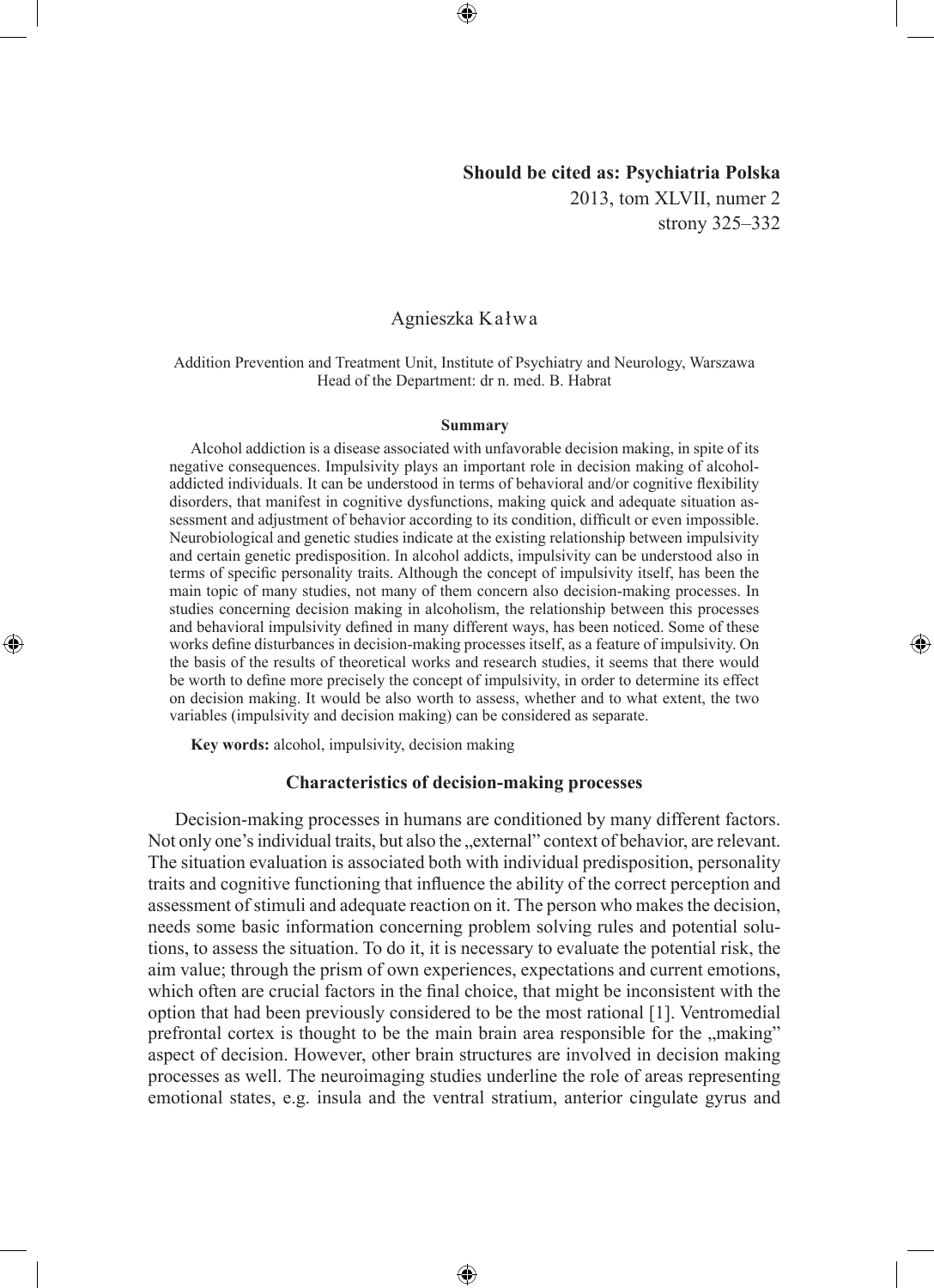supplementary motor area that is associated with the analysis of problem situation, giving the meaning to the external stimuli, and efficient integration of the significant information into the process.

⊕

The method increasingly being used in the assessment of decision-making processes, is the Iowa Gambling Task (IGT), used also in animal model studies [4]. The task reminds a simple gambling game. Every time, investigated individual needs to pick up one card from four sets of cards. After indicating one set, "gains" a certain sum of money and (after some time) also "looses" a sum of money. The aim of the task is to gain as much as possible and to lose as least as possible. The investigated person is informed that there are "better" sets that should be preferred, and "worst" sets that should be avoided in order to achieve the aim. Individuals with decision-making disorders prefer sets that "at a glance" are associated with gaining greater amounts of money, but in fact, lead to greater losses; ignoring the option of using sets that gives lower gains, but finally leading to better score.

# **Neuropsychological and neurobiological basis of impulsiveness in substance abusers**

In the literature concerning decision making in substance abusers (alcohol and other substance use), the meaning of impulsiveness as a cause of risk-taking behaviors have been recently underlined, that are motivated by external reward stimuli; without considering the consequences of one's behavior. Both impulsivity understood as neuropsychological correlates of specific brain function disorders, and in terms of personality traits, influence on decision making. The current research concern also the genetic aspect of impulsivity in addiction. Genes associated with dopaminergic system (e.g. dopamine receptor coding gene D4, D2, dopamine transporter gene DAT and catechol o'methyltranspherase COMT gene) are considered to be important in that field [quoting 5]. Also serotoninergic system plays a key role in impulsivity of alcohol addicts; and serotonin lower concentration is associated with higher impulsivity. The meaning of C/C genotype in gene T102C HT2A polymorphism has been indicated [6]. The authors cite also other studies, indicating that described effect can be increased by the influence of serotoninergic activity on dopaminergic, glutaminergic and GABA-ergic systems.

⊕

Bechara et al. indicate two types of impulsivity mechanisms in addiction. The first is associated with disorders of subcortical structures' function, especially the amygdala; responsible for the tendency to emotional over-reaction for substance use-associated stimuli [7]. The second type of mechanisms are connected with prefrontal cortex function disorders, that include different aspects of this dysfunctions. It is associated with executive control disorders that manifest in incorrect inhibition reaction of the behavior focused on an immediate substance seeking. There are two types of such dysfunctions:

a) cognitive flexibility disorders (perceptual impulsivity) associated with dorsolateral prefrontal cortex activity disorders. They manifest in rigidity of thinking that leads to perseverate behavior, in spite of changing environmental circumstances. One of the most known neuropsychological tests used in this type of disorders, is the Wisconsin Card Sorting Test (WCST), in which cognitive flexibility is measured by the number of perseverative errors.

⊕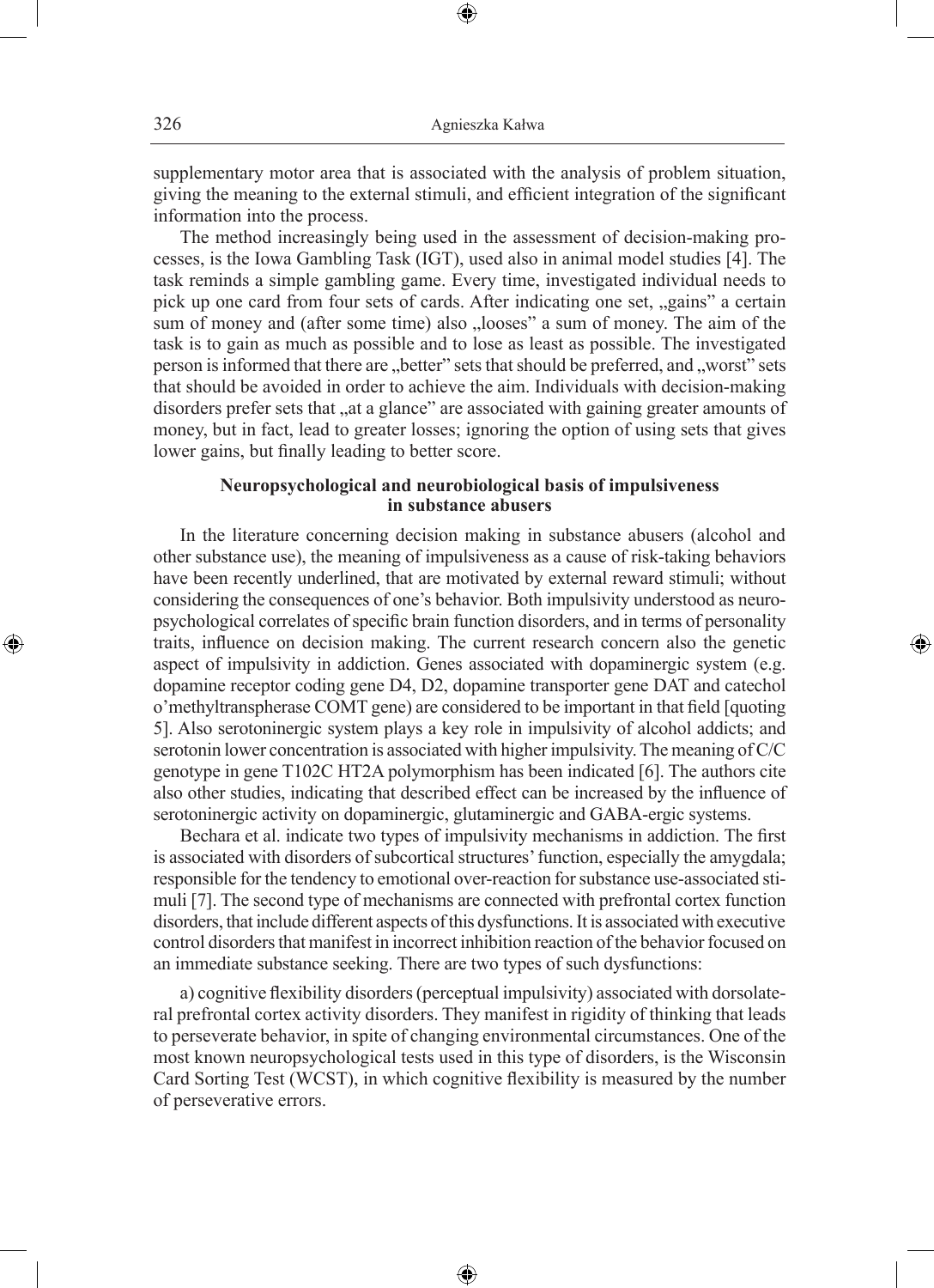⊕

◈

b) behavioral flexibility disorders (motor impulsivity); that manifest in:

- affective cognitive flexibility disorders in situation of emotional reward-related stimuli. They are connected with i.e. subgenual anterior cingulate function disorders. Addicted person selects behavior, that aims to use the substance, even if the previous goal was different. The example method used in neuropsychological examination is Go/no go test.
- behavior flexibility disorders, that have non-affective character; associated with disturbances in reaction inhibition, rituals associated with drinking. The method frequently used in evaluation of this type of disorders, is the Stroop Color Word Interference Test, in which investigated person reads color names printed in black; and then the task is to name the color of every word, inhibiting the reaction of color names reading.

The understanding of impulsive decision-making mechanisms in alcohol-addicted patients cannot be full without taking into account neurodevelopmental factors, related to early CNS impairment (e.g. psychoactive substance use by mother in her pregnancy period), as well as those that are associated with another stages of brain development. Those factors have a great influence on further development of addiction and the response for therapeutic treatment [8]. Neurobiological model proposed by Casey et al. [9] indicates at significant age-associated differences concerning impulsive behaviors, associated with different stages of cerebral cortex myelination. The authors indicated at increased thalamic and hypocampal activity, as well as of the basal ganglia- particularly nucleus accumbens, in children aged 7-11 years old, in comparison with adults (22-30 years old). Nucleus accumbens plays a key role in dopaminergic function of reward system, considered to be the biological basis of addiction, that is associated with motivational system. Excitation of dopamine neurons in the nucleus accumbens gives a strong reward reinforcement. Addiction is associated with increased activation of reward system and stronger need for the substance use. Nucleus accumbens hyperactivation results in diminished behavioral control (i.e. through weakness of neuronal pathways leading to prefrontal cortex) - difficulties in gratification delay and preferring immediate reinforcement. In children, increased activity of nucleus accumbens is additionally associated with the specific neurodevelopmental stage particularly related to prefrontal cortex function, which myelination occurs later compared to different brain structures. The first alcohol intoxication in childhood or early adolescence occurs in stage of immature myelination of the prefrontal cortex with not fully-developed top-down regulation function over subcortical structure processes. This additionally weakens executive control and might result in permanent behavioral changes associated with preferring more impulsive decision-making style in another periods of life.

◈

### **Impulsivity as a personality trait**

Impulsivity is associated with different traits of personality, that is often understood in terms of neurobiological mechanisms. Existing typologisms of alcoholism distinguish types associated with genetic predisposition for addiction; and types, in

⊕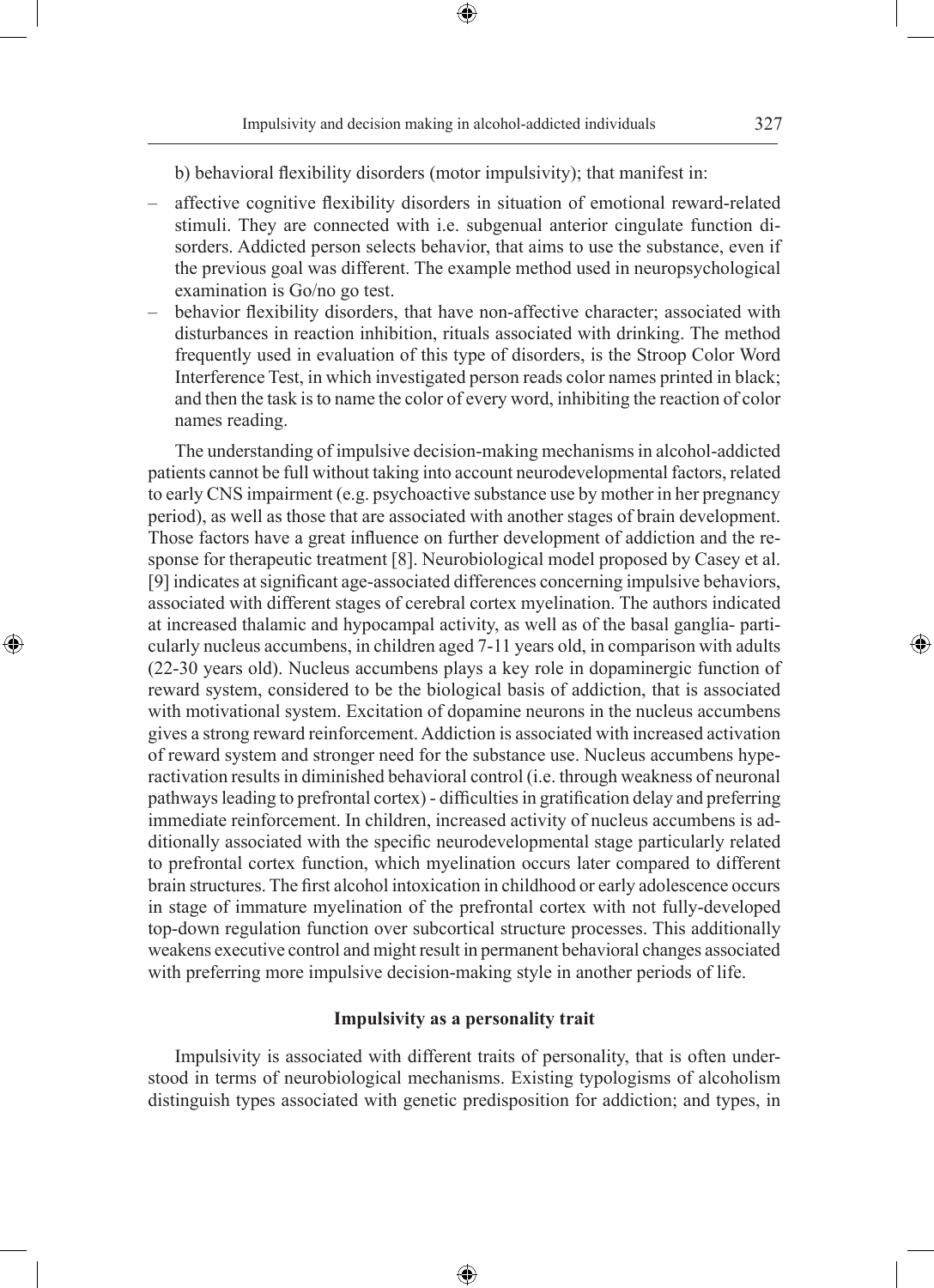328 Agnieszka Kałwa

⊕

which environmental influence is relevant. One of the most known is typology by Robert Cloninger, who distinguished type 1 of alcoholism ("genetic-environmental"), connected with low need for experiencing new, exciting situations and a great need for the avoidance of stressful situations. In these individuals, alcohol overuse is the way of fear and anxiety reduction [10,11]. In type 2 alcoholism, genetic factors play greater role in the pathomechanism of addiction. It is associated with greater need for stimulation and euphoric states through alcohol consumption, and often with aggression and antisocial behavior. Similarly dichotomic, although based on different criteria, is the typology by Barbor [12, 13]. It distinguishes type of alcoholism associated with late onset of intense drinking, no or rare cases of alcoholism in the family, as well as with low severity of addiction (type A) and type associated with early drinking onset, alcoholism in the family and greater severity of addiction (type B). It has been proved that individuals with cluster B personality disorders, compared to addicted individuals without personality disorders; describe themselves as more impulsive and have greater reaction inhibition disorders in Go/no go test [14]. In typology by Cloninger, the most between-type differentiating feature is sensation/novelty seeking. This dimension is one of the most important parameters of Coningers' Temperament and Character Inventory (TCI). Individuals reaching higher results in this scale, easily loose selfcontrol, are impulsive, enthusiastic, full of life and vigor, they also have low boredom susceptibility. They enthusiastically involve in new, unknown, sometimes risk-taking behavior, that brings them rewards. If their expectations are not met, they stop the action under influence of anger. It has been repeatedly considered, that individuals with great need for stimulation drink often in higher amounts, until they reach certain level of arouse. It is associated with dopaminergic system functioning, first of all with the constant need of higher dopamine levels generating. Results of studies indicate, that this type of personality traits leads to unwanted and unconsidered consequences, often connected with the context of drinking. Sensation seeking can be measured also with 13-item Sensation Seeking Scale by Zuckerman and Kuhlman. Its various dimensions are presented as questions about risk-taking behaviors (e.g. riding on a motorcycle, the will of parachute jumping) or new sensations (the need for traveling) and boredom susceptibility (e.g. seeing the same faces everyday) [15].

◈

It seems, that even in recently-drinking individuals, impulsivity understood as a predisposition for certain personality traits, can be relevant predictor of addiction. Such results were obtained in the research of Crucio et al., in which 317 occasionallydrinking students have taken part [16]. Impulsivity was measured by Sensation Seeking Scale and Zuckerman-Kuhlman Personality Questionnaire. In alcohol-drinking, but not addicted individuals, sensation seeking was a significant predictor of alcohol use. However, the only dimension associated with alcohol-related problems prediction, was negative urgency. Other known method used in personality assessment of alcohol addicted individuals is NEO-PI-R questionnaire, based on "Big Five" theory, by Paul Costa and. Robert Mc Crae. In the light of this conception, impulsivity is one of the subscales of neuroticism (the remaining scales are: extraversion, openness to experience, conscientiousness and agreeableness). In study of Wojnar, investigating 154 alcohol-addicted patients who were taking part in standard addiction therapy pro-

⊕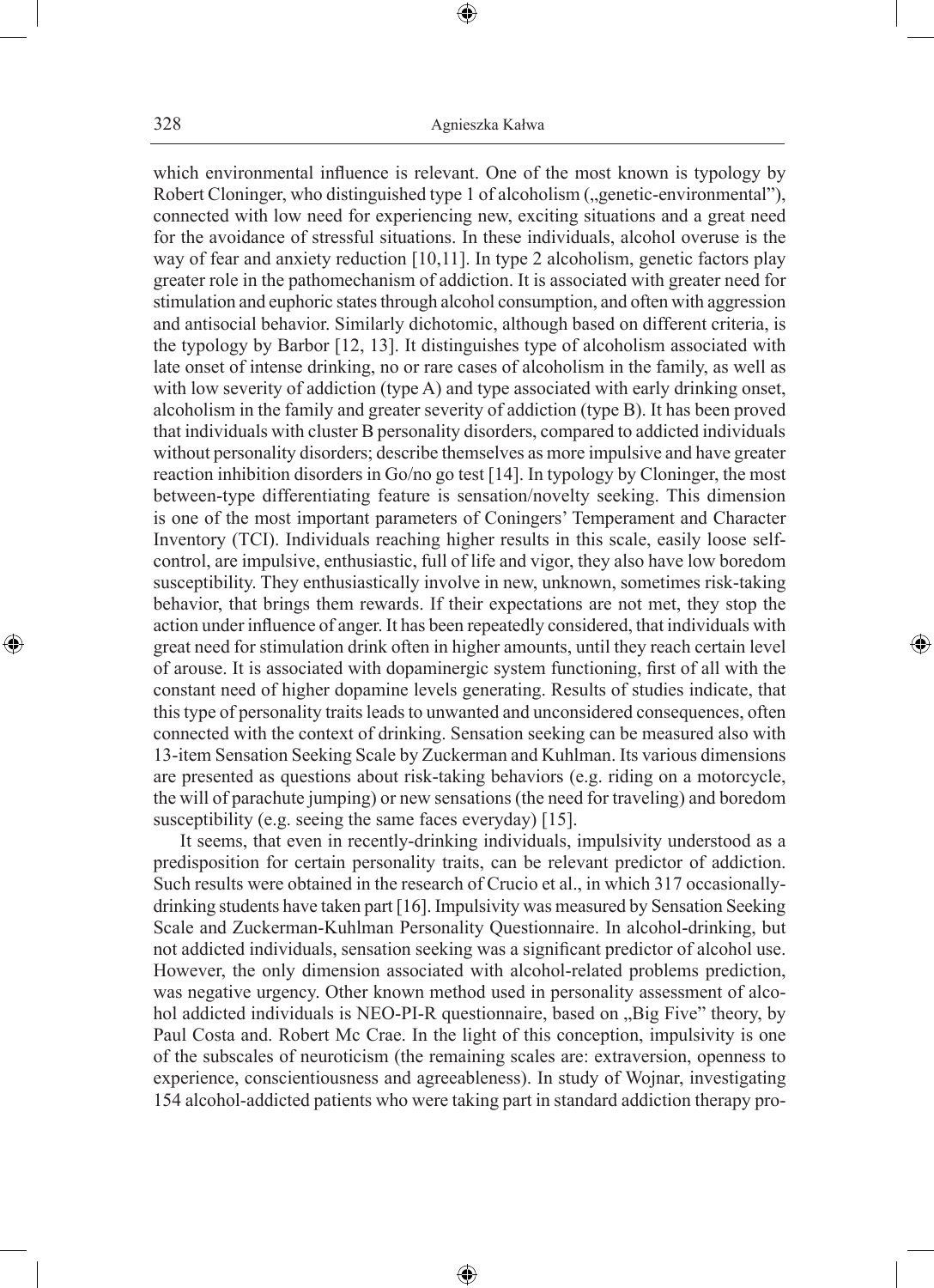⊕

◈

grams, positive correlation between impulsivity and neuroticism; as well as negative correlation between impulsivity and extraversion, were found [17]. This traits were measured with Barrat Impulsivity Scale and NEO-PI-R Questionnaire. Described associations were present only in women and were connected with early addiction onset, other psychoactive substance use and the experience of violence and sexual abuse in childhood.

Alcohol addiction often co-occurs with psychiatric disorders, that often manifest in impulsive behavior, e.g.: bipolar disorders, ADHD or borderline personality disorders. Until now, rarely used method in alcohol addicted individuals, is affective temperament questionnaire TEMPS-A that includes five types of temperament (depressive, cyclothymic, hyperthymic, irritable and anxious). In Turkish studies of patients with bipolar disorders, the association between alcohol addiction, anxiety disorders and cyclothymic temperament (associated with the tendency for mood changes), was found [18].

### **Impulsivity and decision-making research**

So far, not many studies concern the relationship between impulsivity and decision making in alcohol addicts. Currently, not the addiction is the main area of investigators' interest, but addiction-leading problem behaviors or predisposition associated with other factors (biological, environmental). In the study of Lovallo et al. impulsivity is being understood in terms of reaction inhibition disorders (worse performance of the Stroop Test), and this feature is present even in healthy individuals with the family history of addiction [19]. Authors came to these results after investigating 175 subjects, among whom 87 had a family history of alcohol abuse and 88 had not, aged 18-30 years, who currently were not alcohol abusers. In subjects with family history of alcohol abuse, the style of decision-making did not correlate with behavioral impulsivity, but differed due to sex. In males, a significant tendency for preferring larger money gains was noticed, however the ability to change behavior adequately caused, that final results were not different from scores obtained by individuals, whose decision-making style was "more cautious". In the assessment of personality, no antisocial personality traits were found in these individuals. According to authors, in males the risk of addiction is more biologically conditioned than in females. The characteristic decision-making style (preferring larger money gains) may be its' feature, but does not mean decisionmaking disorders. Neuroimaging studies by the same authors showed that in individuals from families with the history of alcohol addiction, different brain areas were involved in decision-making processes, compared to subjects without such family history: left part of dorsal cingulate gyrus and left caudate nucleus [20].

◈

It seems that the drinking period does not have to be long, for the appearance of mentioned disorders of decision-making processes [21]. Gourdian et al. investigated four groups of last year college students (using Iowa Gambling Task) indicating lower effectiveness of decision-making processes in individuals, who declared often binge drinking episodes, compared to students, who had less such episodes. Decision-making disorders were not significantly associated with impulsivity.

⊕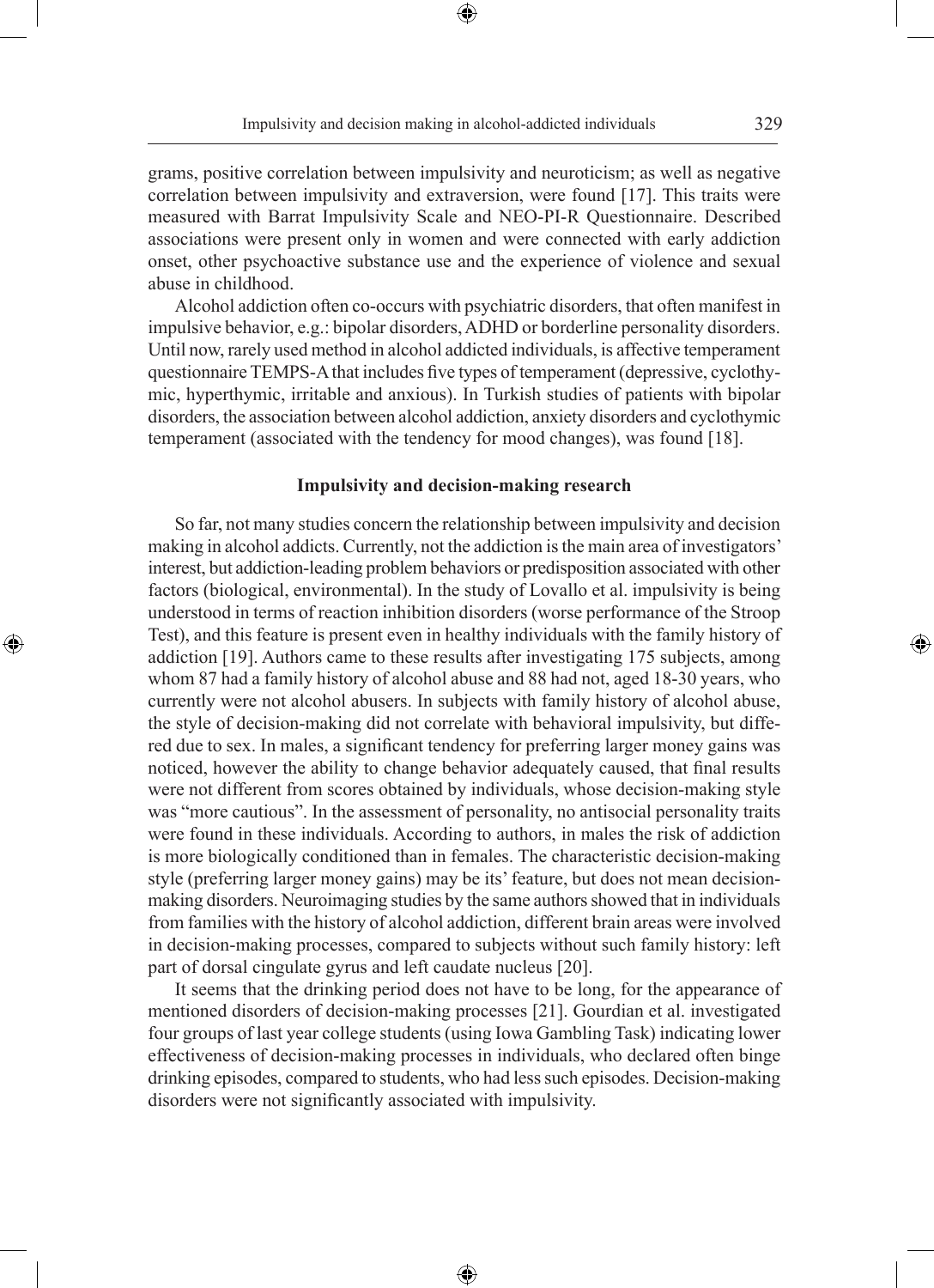⊕

Much less is known about the association between impulsivity and decision-making processes in individuals with "advanced" alcohol addiction. The most dramatic decision, that can be made regardless to consequences, seems to be impulsive suicide attempt. In the study of Wojnar et al. higher level of behavioral impulsiveness was found in alcohol-addicted subjects, who were after spontaneous suicide attempt, compared to individuals with alcohol addiction, who planned suicide [22]. In this work, no method assessing decision-making processes was used.

The results of other studies indicate, that decision-making disorders are related not as much to the current drinking status, as to chronic addiction [23]. It can be assumed, that disorders of decision-making processes increase due to alcohol addiction progression. The relationship between decision-making and "behavioral" impulsivity measured with neuropsychological tests, seems to be relevant. Salgado et al. distinguished three types of impulsivity: motor impulsivity, impulsiveness associated with disturbances in planning and impulsivity related to attention disorders [24]. According to the authors, the Iowa Gambling Task itself assesses one of impulsivity dimensions, associated with non-adequate planning. The authors investigated 31 individuals with different length of abstinence duration period (15-120 days) and compared results to the controls. Independently from the abstinence duration, alcohol addicted individuals had greater impulsivity occurring in attention disorders, assessed with Continuous Performance Test, and had more perseverative errors in the Wisconsin Card Sorting Test (WCST). According to the investigators, this results can be treated as an indicator of impulsivity that occurs in the new information assessment disorders and "automatic" inefficient behavior repetition. The authors cite different prospective studies of individuals with alcohol addiction, in whom, based on WCST assessment (compared to their results from detoxification period), a significant improvement was found in decreased number of non-perseverative errors, associated with reduction of attention disorders; but not in improvement of cognitive flexibility (due to no reduction of perseverative errors).

◈

The relationship between decision-making and impulsivity understood in terms of personality traits, is still not clear. Miranda et al. claimed that worse decision-making ability in individuals with alcohol addiction, is associated with psychopathic personality traits measured with Psychopathic Personality Inventory (PPI) [25]. One of recent works had shown, that in alcohol-addicted individuals, decision-making deficits do not decrease in spite of long (over three years-long) abstinence [26]. It was shown, that depending on the length of abstinence, different personality traits dominate in investigated subjects (TCI by Cloninger was used). In individuals with short abstinence period, harm avoidance turned out to be the dominant trait. The coping style in this subjects was more emotionally-focused. In the group with long period of abstinence, dominated such traits as self-directedness and cooperativeness. Impulsivity associated with novelty seeking did not occur as a trait significantly influencing on decision making.

### **Conclusion**

Impulsivity in alcohol-addicted individuals is not a clearly defined concept. It can be understood in many ways: the part of researchers consider impulsivity as a feature

⊕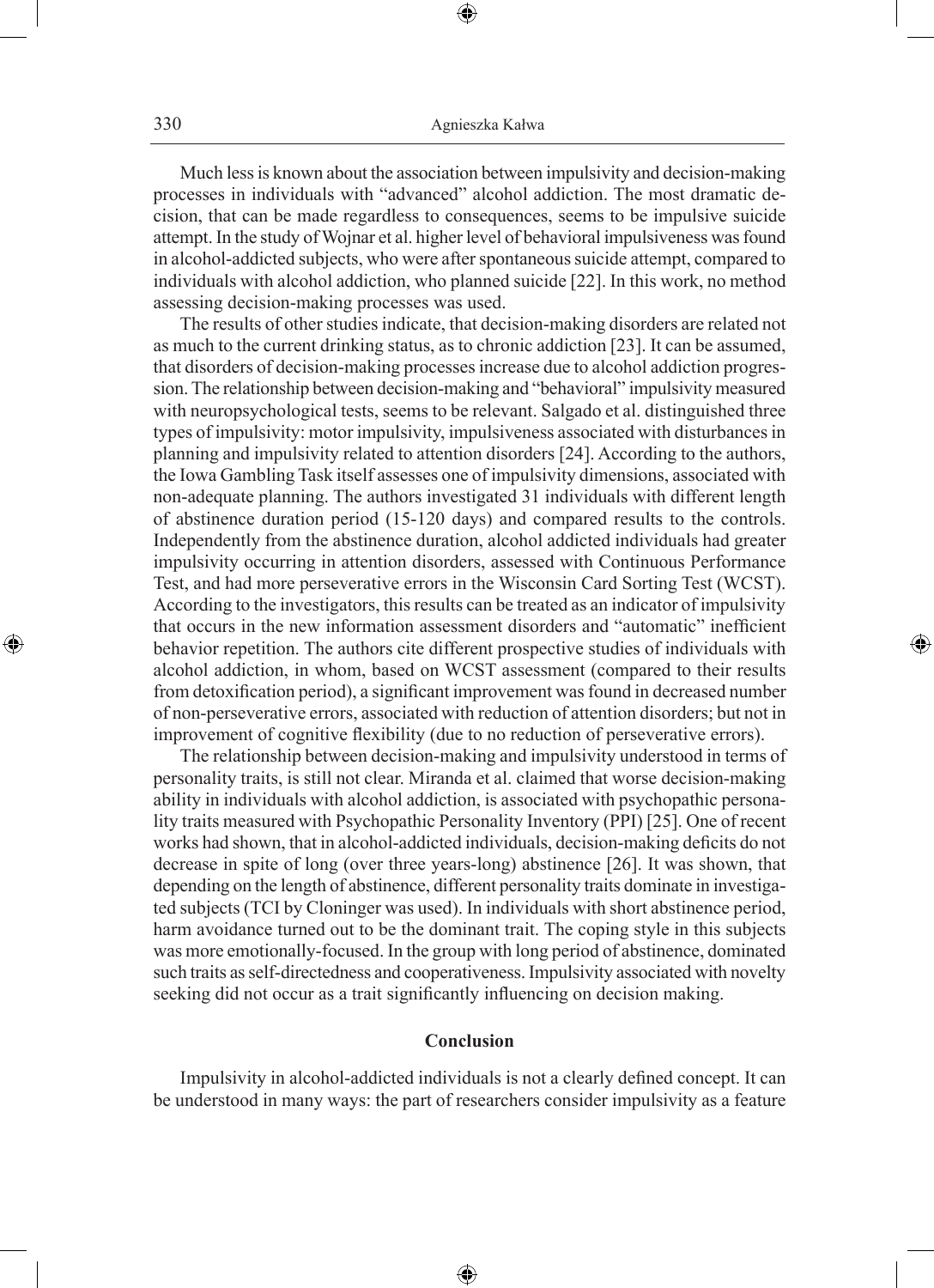Impulsivity and decision making in alcohol-addicted individuals 331

of specific manifestation of cognitive function and behavioral disorders associated with brain abnormalities caused by alcohol overuse. Impulsivity is sometimes described as manifestation of certain (in most cases associated with genetic predisposition) personality traits, that may change due to the length of abstinence. It is worth to indicate that in this population, decision-making process itself can be treated as a manifestation of multifactorial-conditioned impulsivity. Based on the results of theoretical works and research studies, it seems that it would be worth to define more precisely the concept of impulsivity, in order to determine its effect on decision making. It would be also worth to assess, whether and to what extent, the two variables (impulsivity and decision making) can be considered as separate.

### **References**

- 1. Bechara A. *The role of emotion in decision-making: evidence from neurological patients with orbitofrontal damage*. Brain Cogn. 2004, 50: 30–40.
- 2. Li X, Lu Z–L, D'Argembau A, Ng M, Bechara A. *The Iowa Gambling Task in fMRI Images*. Hum. Brain Mapp. 2010, 31(3): 410–423.
- 3. Lin C, Chiu Y–C, Cheng C-M, Hsieh J-C. *Brain maps of Iowa Gambling Task*. BMC Neuroscience 2008, 9:72.
- 4. Zeeb FD, Robbins TW, Winstanley CA. *Serotonergic and dopaminergic modulation of gambling behavior as assessed using a novel rat gambling task*. Neuropsychopharmacology. 2009, 34(10): 2329–43.
- 5. Jakubczyk A, Wojnar M. *Znaczenie impulsywności w przebiegu i rozwoju uzależnienia od alkoholu*. Alkoholizm i Narkomania 2009, 22 (4): 387–397.

⊕

- 6. Jakubczyk A, Wrzosek M, Lukaszkiewicz J, Sadowska-Mazuryk J, Matsumoto H, Sliwerska E, Glass J, Burmeister M, Brower KJ, Wojnar M. *The CC genotype in HTR2A T102C polymorphism is associated with behavioral impulsivity in alcohol-dependent patients*. J Psychiatr Res. 2012,  $46(1)$ : 44–9.
- 7. Bechara A. *Risky Business: Emotion, Decision-Making and Addiction*. Journal of Gambling Studies 2003, 19: 23–51.
- 8. Simkin DR. *Neurobiology of Addiction from a Developmental Perspective. In: Ries RK, Miller SC, Fiellin DA, Saitz R (red). Principles of Addiction Medicine*. Wolters Kluwer/ Lippincot Williams and Wilkins, Philadelphia 2009, 1391–1409.
- 9. Casey BJ, Thomas KM, Davidson MC, Kunz K, Franzen P. *Dissociating striatal and hippocampal function developmentally with a stimulus-response compatibility task*. J. Neurosci. 2002; 22 (19): 8647–8652.
- 10. Cloninger CR. *Neurogenetic adaptive mechanisms in alcoholism*. Science, 1987, 236: 410–416.
- 11. Cloninger CR, Sigvardsson S, Bohman M. *Typ I i typ II alkoholizmu uaktualnienie badań*. W: *Typologia Alkoholizmu*. PARPA, Warszawa, 2000, 50–64.
- 12. Babor TF. *Klasyfikacja alkoholików. Teorie typologiczne od XIX wieku do współczesności*. W: *Typologia alkoholizmu*. Seria: Alkohol i zdrowie, Nr 20, PARPA, Warszawa 2000, 24–44.
- 13. Babor TF, Hofmann M, DelBoca FK, Hesselbrock V, Meyer RE, Dolinsky ZS, Rounsaville B.*Types of alcoholics, I. evidence for an empirically derived typology based on indicators of vulnerability and severity*. Arch. Gen. Psychiatry 1992, 49: 599–608.
- 14. Dom G, De Wilde B, Hulstjin W, Van den Brink W, Sabbe B. *Behavioural Aspects Of Impulsivity in alcoholics with and without cluster B-personality disorder*. Alcohol&Alcoholism 2006, 41 (4): 412–420.

♠